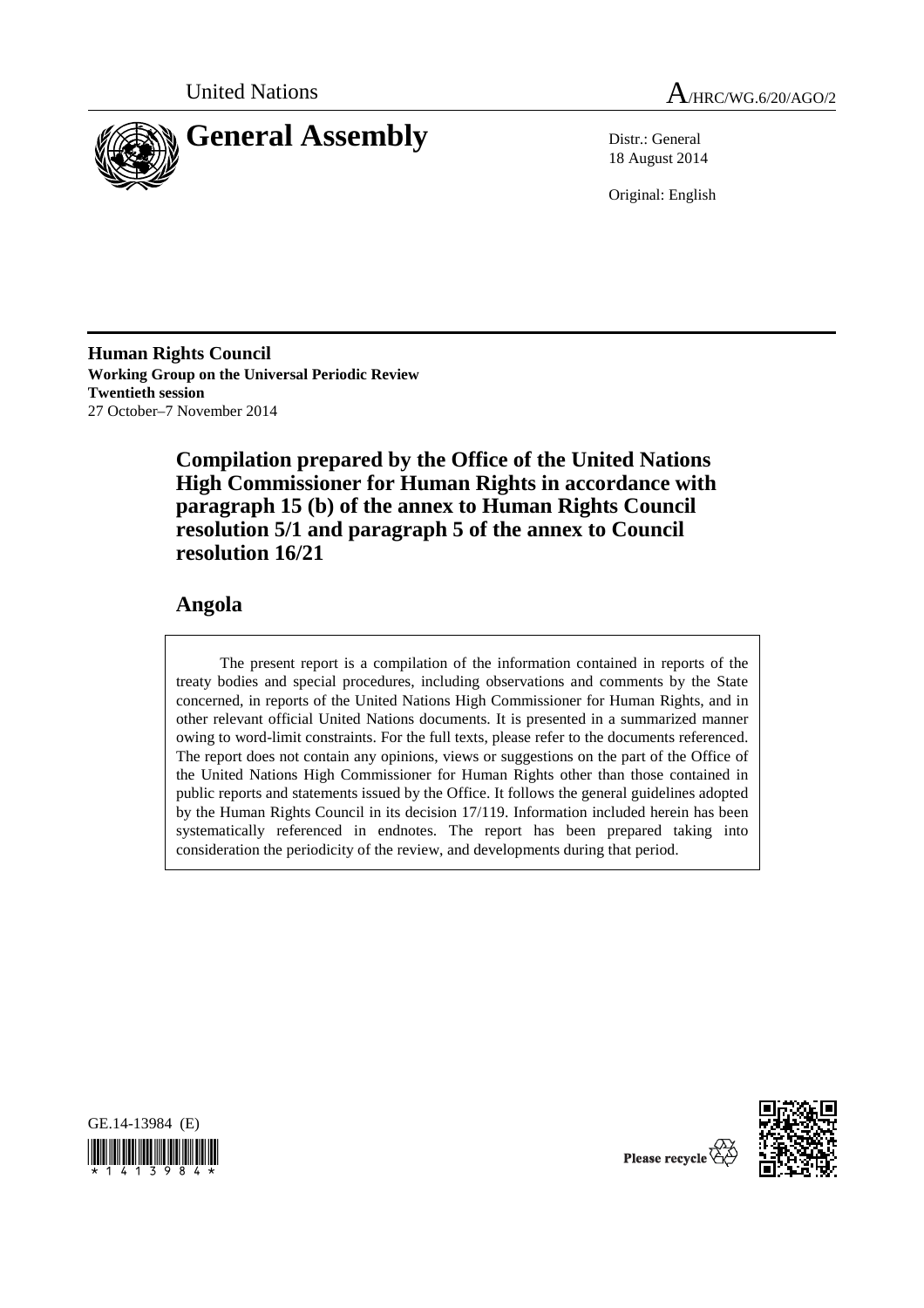## **I. Background and framework**

#### **A. Scope of international obligations**<sup>1</sup>

**International human rights treaties**<sup>2</sup>

|                                                                                 | Status during previous cycle | Action after review          | Not ratified/not accepted    |
|---------------------------------------------------------------------------------|------------------------------|------------------------------|------------------------------|
| <i>Ratification,</i><br>accession or<br>succession                              | <b>ICESCR</b> (1992)         | ICERD (signature, 2013)      | ICERD (signature, 2013)      |
|                                                                                 | <b>ICCPR (1992)</b>          | ICCPR-OP 2 (signature, 2013) | ICCPR-OP 2 (signature, 2013) |
|                                                                                 | CEDAW (1986)                 | CAT (signature, 2013)        | CAT (signature, 2013)        |
|                                                                                 | CRC (1990)                   | OP-CAT (signature, 2013)     | OP-CAT (signature, 2013)     |
|                                                                                 | <b>OP-CRC-AC (2007)</b>      | CRPD (2014)                  | <b>ICRMW</b>                 |
|                                                                                 | <b>OP-CRC-SC (2005)</b>      |                              | <b>CPED</b>                  |
| <b>Reservations</b><br>and/or<br>declarations                                   |                              |                              |                              |
| Complaints<br>procedures,<br><i>inquiries and</i><br>urgent action <sup>3</sup> | ICCPR-OP 1 (1992)            | ICERD (signature, 2013)      | ICERD (signature, 2013)      |
|                                                                                 | OP-CEDAW, art. 8<br>(2007)   | OP-ICESCR (signature, 2013)  | OP-ICESCR (signature, 2013)  |
|                                                                                 |                              | CAT (signature, 2013)        | ICCPR, art. 41               |
|                                                                                 |                              | OP-CRPD, art. 6 (2014)       | CAT (signature, 2013)        |
|                                                                                 |                              |                              | <b>OP-CRC-IC</b>             |
|                                                                                 |                              |                              | <b>ICRMW</b>                 |
|                                                                                 |                              |                              | <b>CPED</b>                  |

1. In 2013, the Committee on the Elimination of Discrimination against Women (CEDAW) and in 2010, the Committee on the Rights of the Child (CRC) encouraged Angola to consider ratifying ICERD, CAT, ICRMW and CPED.<sup>4</sup> CRC also encouraged Angola to consider acceding to the 1993 Hague Convention on Protection of Children and Cooperation in respect of Intercountry Adoption.<sup>5</sup> CEDAW recommended that Angola ratify the United Nations Convention against Transnational Organized Crime and the Protocol to Prevent, Suppress and Punish Trafficking in Persons, Especially Women and Children, supplementing the Convention, and the African Union Convention for the Protection and Assistance of Internally Displaced Persons in Africa.<sup>6</sup>

2. The United Nations High Commissioner for Refugees (UNHCR) noted that Angola maintained reservations to articles 7, 8, 9, 13, 15, 17, 18, 24 and 26 of the 1951 Convention relating to the Status of Refugees,<sup>7</sup> and recommended the withdrawal of those reservations.<sup>8</sup> It also recommended that Angola accede to the 1954 Convention relating to the Status of Stateless Persons and the 1961 Convention on the Reduction of Statelessness.<sup>9</sup>

3. The United Nations country team (UNCT) in Angola stated that Angola had started the process of ratification of CAT, ICERD and the United Nations Convention against Transnational Organized Crime and the Protocols thereto.<sup>10</sup>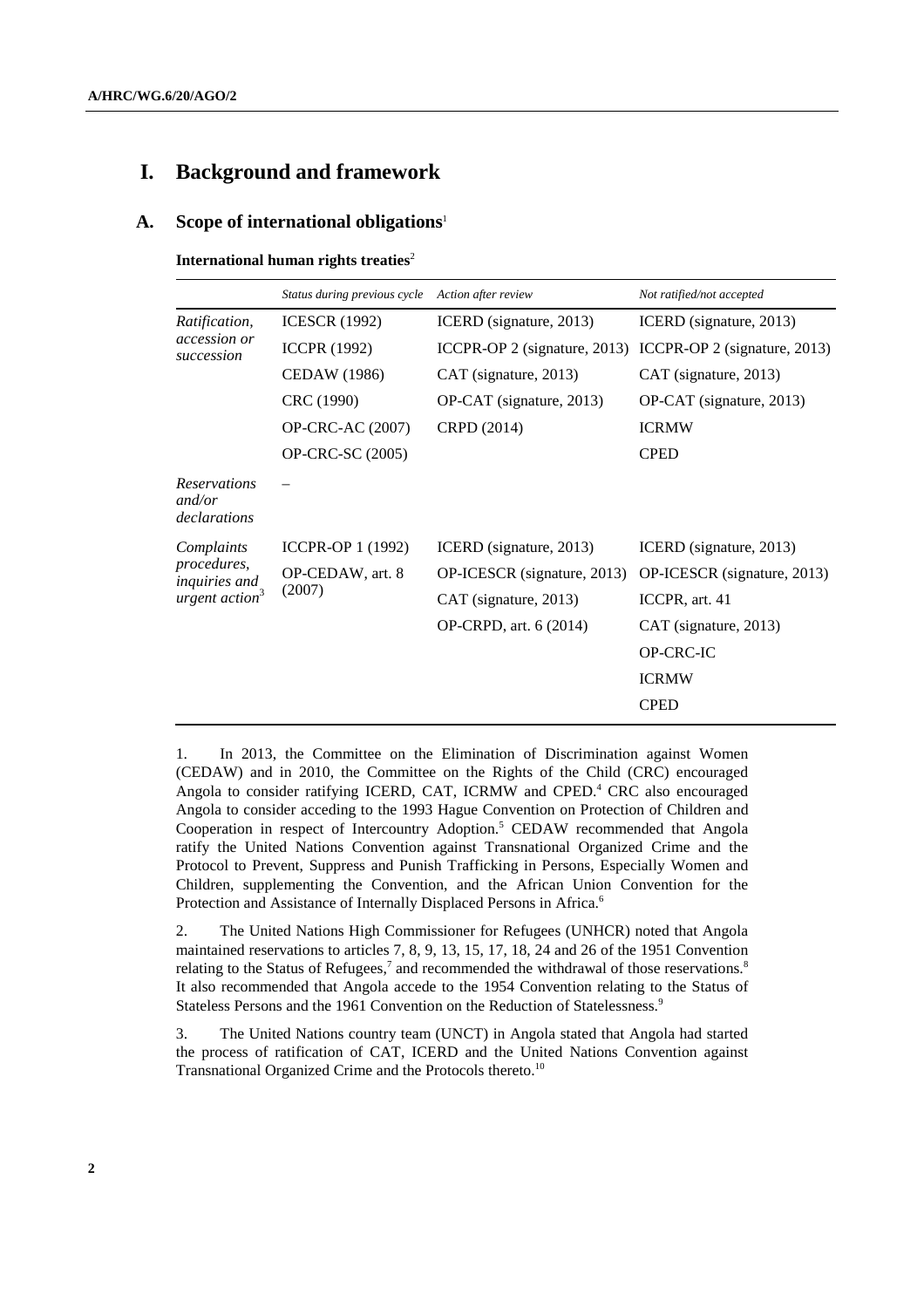|                            | Status during previous cycle Action after review Not ratified |  |                                                                                             |
|----------------------------|---------------------------------------------------------------|--|---------------------------------------------------------------------------------------------|
| Ratification,              | Geneva Conventions of                                         |  | Palermo Protocol <sup>14</sup>                                                              |
| accession or<br>succession | 12 August 1949 and<br>Additional Protocol $I11$               |  | Conventions on stateless persons <sup>15</sup>                                              |
|                            | <b>ILO</b> fundamental<br>conventions <sup>12</sup>           |  | Convention on the Prevention and Punishment<br>of the Crime of Genocide                     |
|                            | Conventions on                                                |  | Rome Statute of the International Criminal Court                                            |
|                            | refugees $13$                                                 |  | ILO Conventions Nos. 169 and $189^{16}$                                                     |
|                            |                                                               |  | Additional Protocol II to the 1949 Geneva<br>Conventions <sup>17</sup>                      |
|                            |                                                               |  | Additional Protocol III to the 1949 Geneva<br>Conventions (signature $2006$ ) <sup>18</sup> |
|                            |                                                               |  | UNESCO Convention against Discrimination in<br>Education                                    |

#### **Other main relevant international instruments**

4. The United Nations Educational, Scientific and Cultural Organisation (UNESCO) stated that Angola was not yet party to the 1960 Convention against Discrimination in Education, and that Angola should be encouraged to ratify that Convention.<sup>19</sup>

### **B. Constitutional and legislative framework**

5. CEDAW welcomed the enactment of the Law on the Participation of Women in Political Life, in 2005, and the Law against Domestic Violence, in 2011.<sup>20</sup> It recommended that Angola accelerate the process of legal reform with a view to bringing domestic provisions in line with the Convention.21

6. CRC encouraged Angola to ensure that all legislation relating to children was harmonized and to fully enforce the Constitution by creating mechanisms and adopting legislation to facilitate its implementation.<sup>22</sup>

7. CRC recommended that Angola strengthen its efforts to integrate the general principle of the best interests of the child in all legal provisions, judicial and administrative decisions and laws, projects and programmes that had an impact on children.<sup>23</sup> It also recommended strengthening efforts to promote respect for the views of the child at any age in administrative and judicial proceedings.<sup>24</sup>

8. The High Commissioner for Human Rights stated that the law on defamation was a threat to investigative journalism and would be better replaced with a clearer law on incitement, which could be a crime.<sup>25</sup> UNESCO stated that defamation should be incorporated in the civil code.<sup>26</sup>

9. UNHCR stated that the draft law on refugee status had not addressed a number of important concerns, despite the submission by UNHCR of comprehensive comments to the inter-ministerial working group concerned.<sup>27</sup>

10. The Human Rights Committee (HR Committee) recommended that Angola reduce insecurity and reinforce its legislation in order to combat illegal possession and use of small arms.28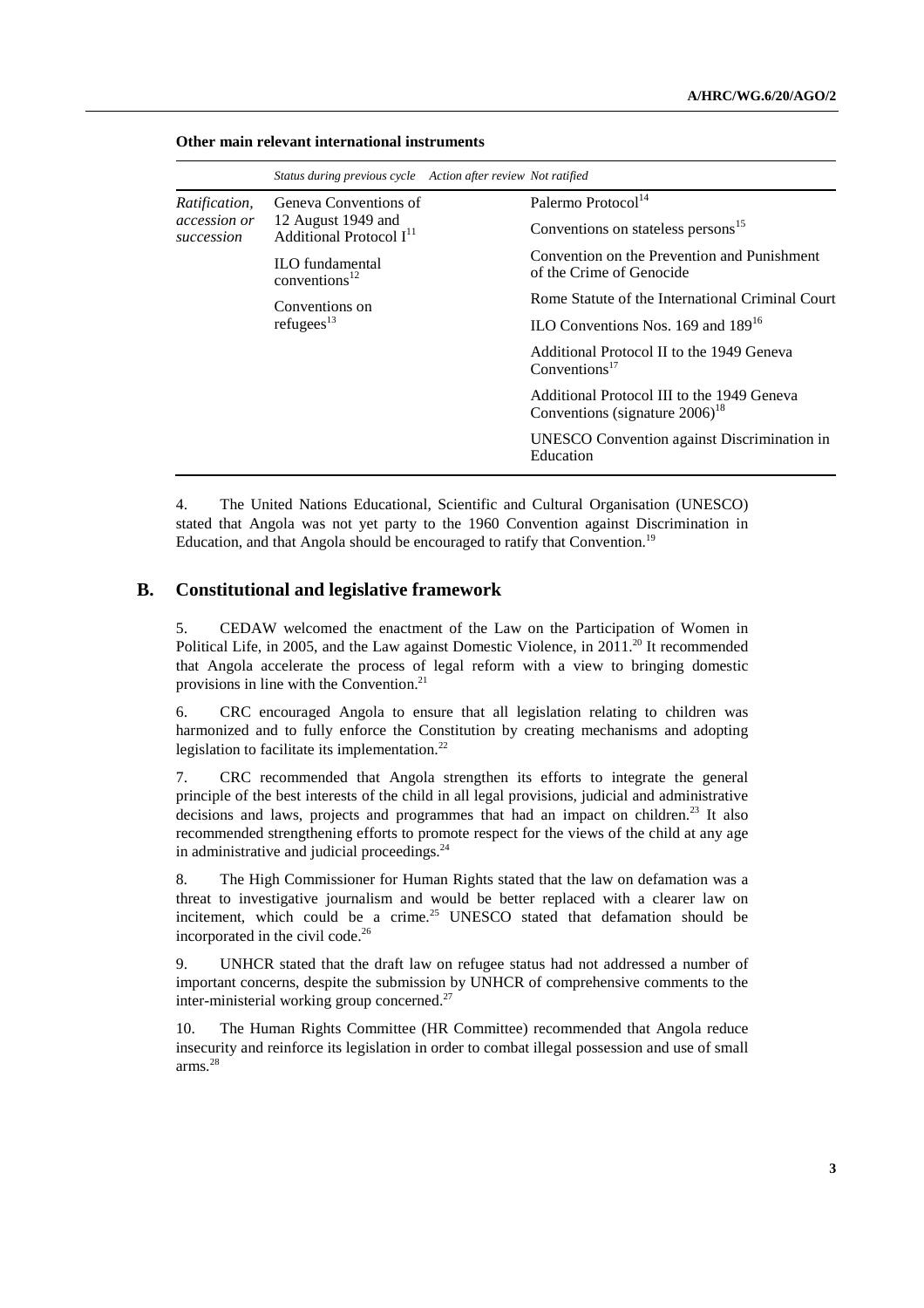## **C. Institutional and human rights infrastructure and policy measures**

11. The High Commissioner for Human Rights stated that one way to improve the human rights laws of Angola and monitor their effective implementation would be to create a full-fledged national human rights institution that functioned in accordance with the Principles relating to the Status of National Institutions for the Promotion and Protection of Human Rights (Paris Principles).<sup>29</sup>

12. The HR Committee stated that Angola should revise the law on the Office of the Ombudsman to ensure that it complied with the Paris Principles or establish a new national human rights institution in line with those Principles.<sup>30</sup> Other treaty bodies raised similar concerns and made recommendations in that regard.<sup>31</sup>

13. CRC recommended that Angola establish councils for children in all municipalities and provide them with adequate resources.<sup>32</sup>

14. CRC encouraged Angola to adopt the Action Plan for Children, ensure that it addressed all of the rights of the child enshrined in the Convention, and ensure that the activities of the Action Plan and of the other national strategies and plans were well coordinated and monitored.33

15. CRC urged Angola to increase budget allocations to social spending and to prioritize and increase budgetary allocations for children.<sup>34</sup>

16. CEDAW called for the integration of a gender perspective in all efforts aimed at the achievement of the Millennium Development Goals.<sup>35</sup>

# **II. Cooperation with human rights mechanisms**

## **A. Cooperation with treaty bodies**<sup>36</sup>

#### **1. Reporting status**

| Treaty body         | Concluding<br><i>observations included</i><br>in previous review | Latest report<br>submitted since<br>previous review | Latest concluding<br>observations | Reporting status                                                                                                       |
|---------------------|------------------------------------------------------------------|-----------------------------------------------------|-----------------------------------|------------------------------------------------------------------------------------------------------------------------|
| <b>CEDAW</b>        | <b>July 2004</b>                                                 | 2011                                                | February 2013                     | Seventh report due in 2017                                                                                             |
| <b>CESCR</b>        | November 2008                                                    | 2014                                                |                                   | Fourth and fifth report pending<br>consideration                                                                       |
| <b>CRC</b>          | October 2004                                                     | 2008                                                | October 2010                      | Fifth to seventh reports due in<br>2015, initial OPSC and OPAC<br>reports overdue since 2007 and<br>2009, respectively |
| <b>CRPD</b>         |                                                                  |                                                     |                                   | Initial report due in 2016                                                                                             |
| <b>HR</b> Committee |                                                                  | 2010                                                | March 2013                        | Second report due in 2017                                                                                              |

17. CRC urged Angola to fulfil its reporting obligations under OP-CRC-AC and OP-CRC-SC.37 It also urged Angola to address the recommendations contained in the Committee's concluding observations on the initial report of Angola that had not yet or not sufficiently been implemented.<sup>38</sup>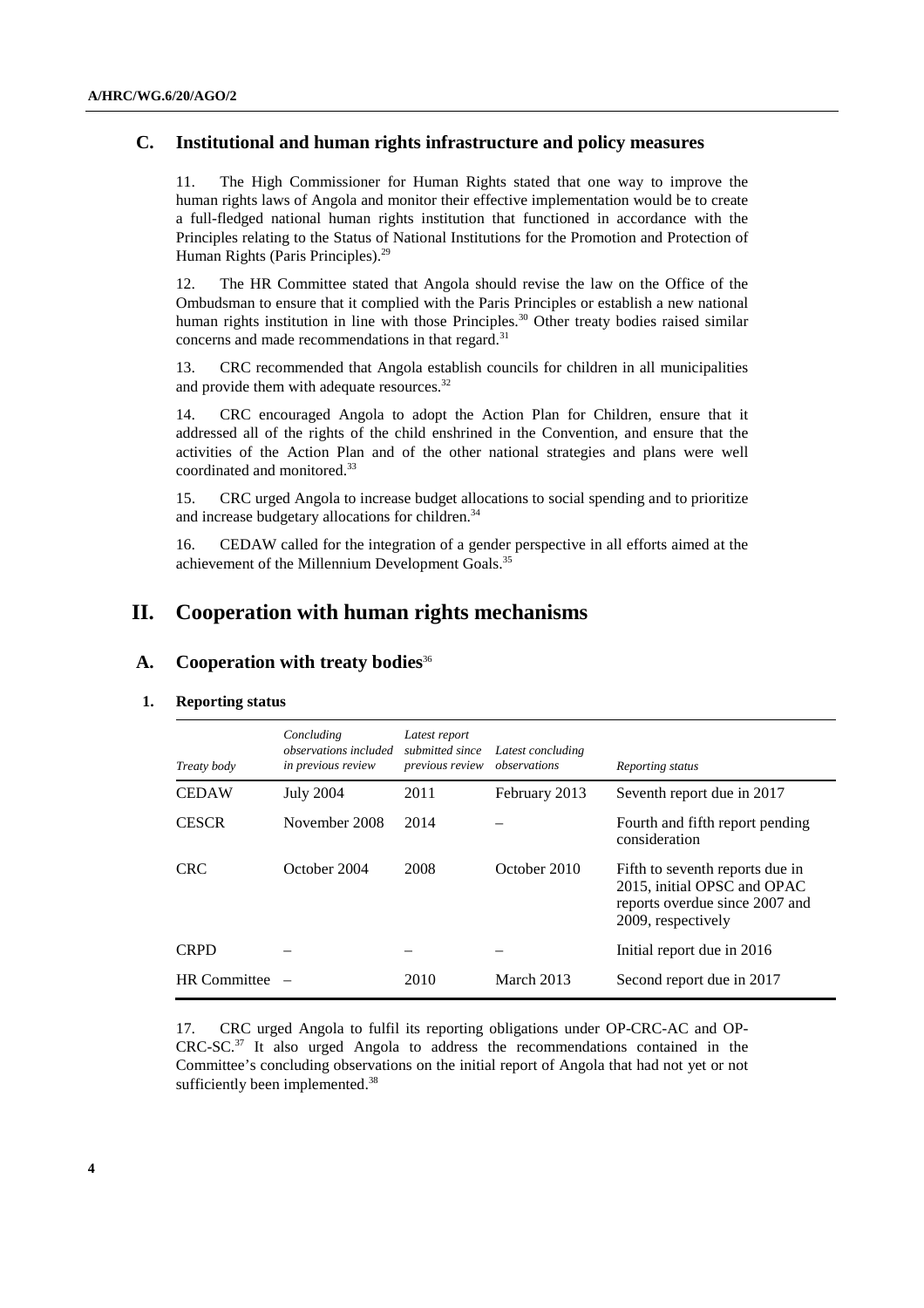| Concluding observations |        |                                                                                                                                                                                                                                             |              |
|-------------------------|--------|---------------------------------------------------------------------------------------------------------------------------------------------------------------------------------------------------------------------------------------------|--------------|
| Treaty body             | Due in | Subject matter                                                                                                                                                                                                                              | Submitted in |
| <b>HR</b> Committee     | 2014   | Independence of the Ombudsman; gender-based violence;<br>and birth registration <sup>39</sup>                                                                                                                                               | $2014^{40}$  |
| <b>CEDAW</b>            | 2015   | Resources of national machinery for the empowerment of<br>women; adoption of National Gender Policy and Land<br>Reform Programme; and integration of a gender perspective<br>into the National Strategy for Combating Poverty <sup>41</sup> |              |

#### **2. Responses to specific follow-up requests by treaty bodies**

## **B.** Cooperation with special procedures<sup>42</sup>

|                            | Status during previous cycle                                                                                                                                           | Current status                                            |
|----------------------------|------------------------------------------------------------------------------------------------------------------------------------------------------------------------|-----------------------------------------------------------|
| <i>Standing invitation</i> | N <sub>0</sub>                                                                                                                                                         | No                                                        |
| Visits undertaken          | Arbitrary detention $(17–27$ Sept 2007)                                                                                                                                |                                                           |
|                            | Freedom of religion $(20-27$ Nov $2007)$                                                                                                                               |                                                           |
| Visits agreed to in        | Adequate housing                                                                                                                                                       | Adequate housing                                          |
| principle                  | Education                                                                                                                                                              | Education                                                 |
|                            | Freedom of expression                                                                                                                                                  | Freedom of expression                                     |
|                            |                                                                                                                                                                        | Migrants                                                  |
| <i>Visits requested</i>    | Independence of judges and lawyers                                                                                                                                     | Freedom of peaceful assembly and of<br>association (2013) |
|                            |                                                                                                                                                                        | Business enterprises (2014)                               |
| appeals                    | Responses to letters of In the period under review 12 communications were sent.<br><i>allegations and urgent</i> The Government of Angola replied to 6 communications. |                                                           |

18. At meetings with representatives of the Government during her visit to Angola in 2013, the High Commissioner for Human Rights had suggested that the Government accept a visit by the Special Rapporteur on the right to adequate housing, and was thus glad when the Government agreed to the visit. The High Commissioner had also suggested that missions by a number of other independent experts appointed by the Human Rights Council, of which Angola was a member, might be of great benefit.<sup>43</sup>

# **C. Cooperation with the Office of the United Nations High Commissioner for Human Rights**

19. The High Commissioner for Human Rights had expressed her willingness to support the appointment of a Human Rights Adviser from her Office to work in Angola and warmly welcomed the Government's positive response to that suggestion.<sup>44</sup>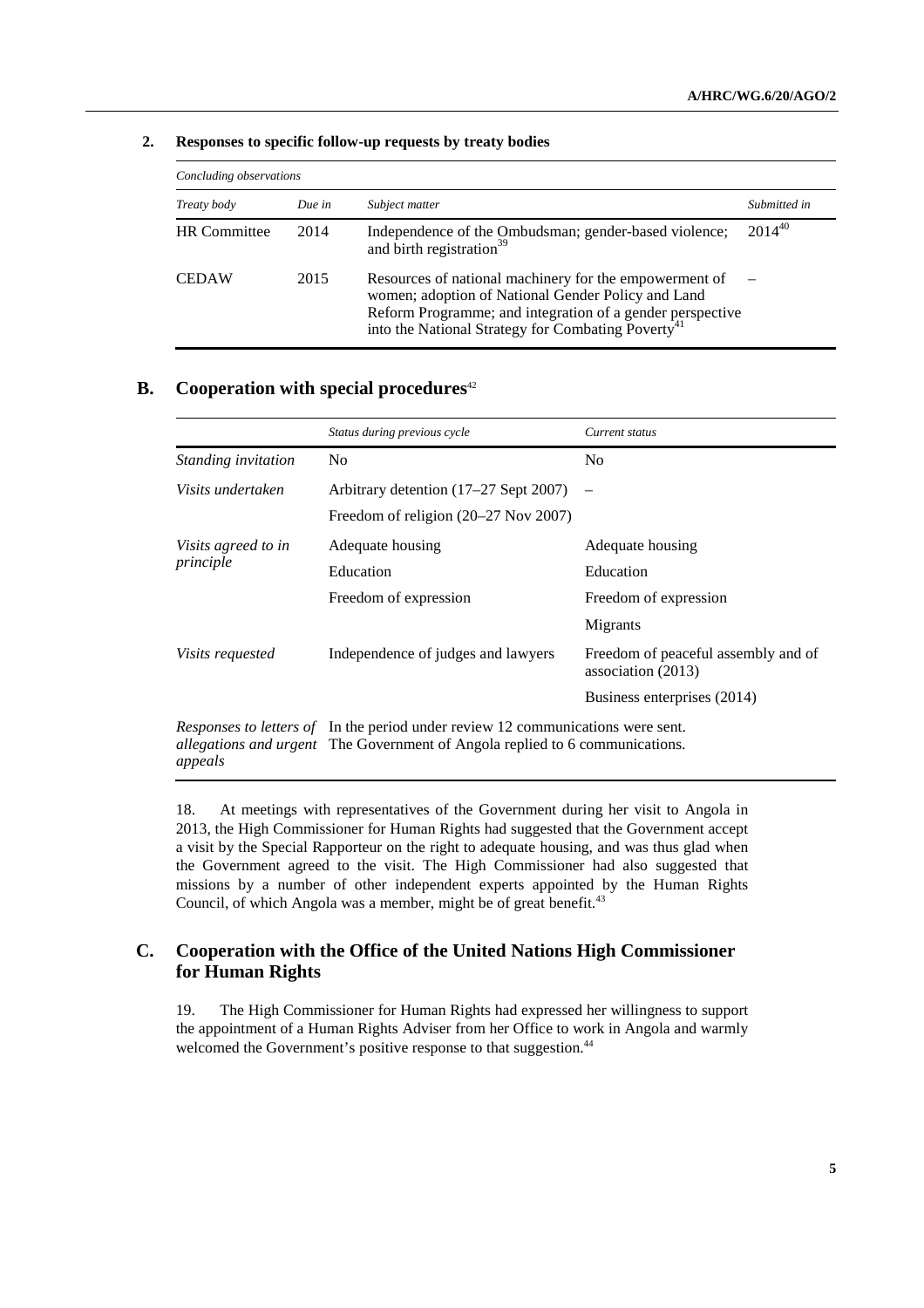# **III. Implementation of international human rights obligations, taking into account applicable international humanitarian law**

#### **A. Equality and non-discrimination**

20. UNCT stated that patriarchal attitudes and deep-rooted stereotypes regarding the roles of women and men perpetuated the subordination of women in the family and in society.<sup>45</sup>

21. CEDAW urged Angola to put in place a comprehensive strategy to eliminate stereotypes and harmful practices that discriminated against women, and to adopt legal provisions prohibiting such practices, including adequate sanctions for violations of those provisions.46

22. CEDAW recommended that Angola implement temporary special measures aimed at achieving substantive equality of women with men and encourage their use in both the public and private sectors.<sup>47</sup>

23. UNCT stated that the National Policy for Gender Equality and Equity, approved in late 2013, would strengthen the capacity to integrate gender issues at central, local and institutional levels. It would also challenge the current practice of early marriage, and the discrimination experienced by daughters, widows and divorced women with regard to inheritance and property rights.<sup>48</sup>

24. CRC urged Angola to strengthen its activities undertaken to combat discrimination, in particular with regard to children with disabilities, children with HIV/AIDS and San children.49

## **B. Right to life, liberty and security of the person**

25. The HR Committee expressed concern over reports of arbitrary and extrajudicial killings by security forces, particularly in the province of Huambo in 2010 and during the counter-insurgency against the Front for the Liberation of the Enclave of Cabinda in 2010. It was also concerned at reports of cases of disappearances of protesters in Luanda between 2011 and 2012. It stated that Angola should investigate, prosecute and, if convicted, punish those responsible, provide adequate compensation to victims and their families, and extend and enhance training programmes on human rights to its security forces.<sup>50</sup>

26. The HR Committee stated that Angola should adopt a definition of torture and explicitly prohibit torture in its Penal Code; ensure that investigations of alleged misconduct by police officers and security forces were carried out by an independent authority; and ensure that law enforcement personnel received training on prevention and investigation of torture and ill-treatment by integrating the Manual on the Effective Investigation and Documentation of Torture and Other Cruel, Inhuman or Degrading Treatment or Punishment (Istanbul Protocol) in all their training programmes.<sup>51</sup>

27. The High Commissioner for Human Rights noted that there were persistent allegations of abuse, especially sexual abuse, committed by members of the security forces and border officials. She highlighted the need for major efforts to sensitize police officers and border guards, and to make it clear that such crimes would no longer be tolerated.<sup>52</sup>

28. CEDAW urged Angola to adopt and implement a national strategy to fight against all forms of violence against women; ensure the effective implementation of Law 25/11 against Domestic Violence; ensure that marital rape was explicitly criminalized; adopt legal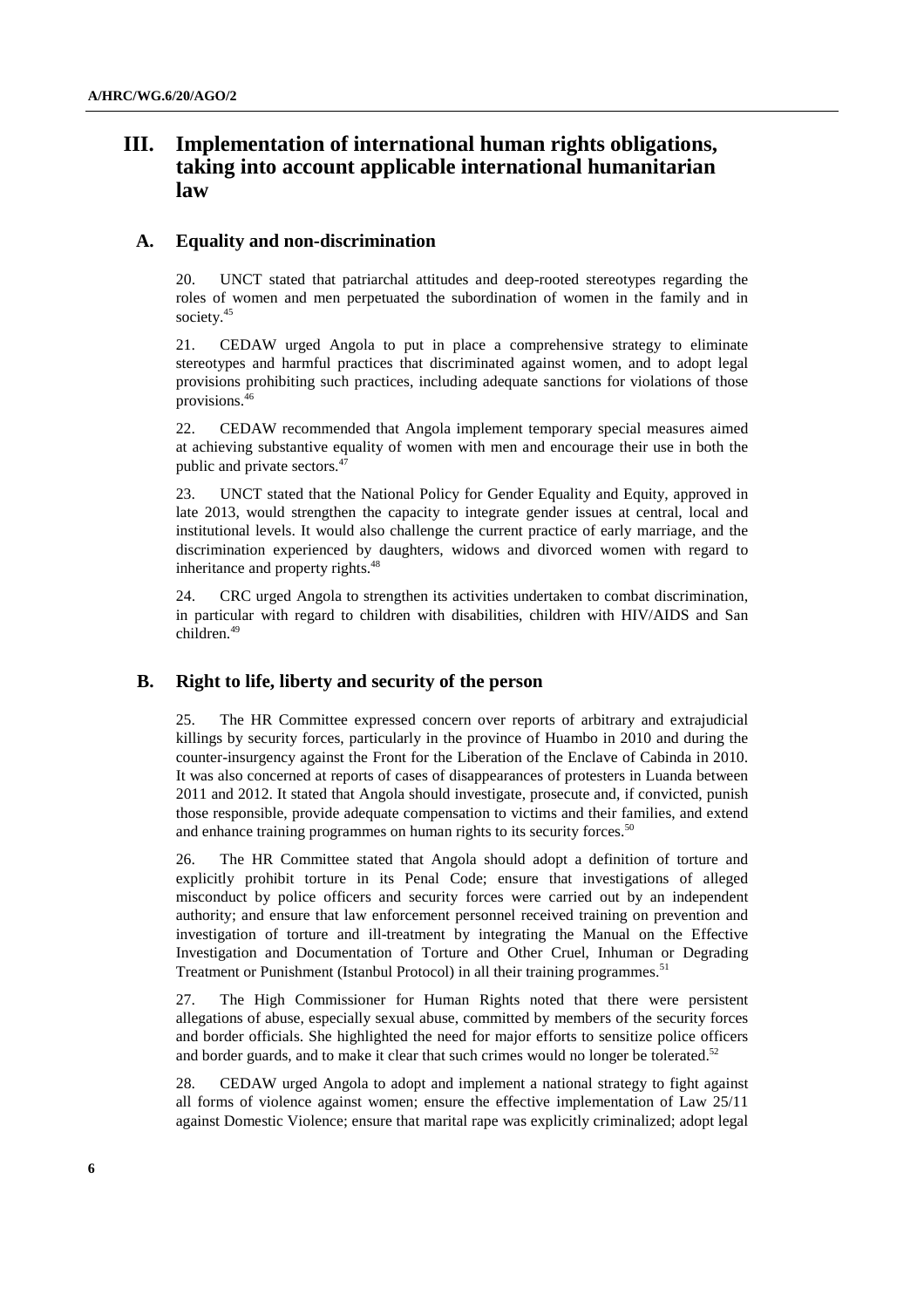provisions prohibiting sexual harassment at school, in the workplace and in the public sphere; and encourage women to opt for legal action rather than mediation in cases of domestic violence whenever it was justified.<sup>53</sup>

29. The HR Committee stated that Angola should protect children accused of witchcraft from ill-treatment and abuse, and carry out awareness-raising programmes among the population on the negative effects of such practice.<sup>54</sup> CRC made similar recommendations.<sup>55</sup>

30. The HR Committee noted with concern that, although the minimum age for marriage was 18 years, there was a high percentage of children aged between 12 and 14 years who were in de facto marriages.<sup>56</sup>

31. CRC expressed concern at the widespread incidence of child abuse and neglect in all its forms and the lack of specific legislation to protect children from abuse and neglect. CRC encouraged Angola to implement the National Strategy to Prevent and Mitigate Violence against Children.57

32. CRC recommended that Angola prohibit by law all forms of violence against children, including corporal punishment, in all settings, and carry out awareness-raising campaigns on the eradication of corporal punishment and the promotion of alternative forms of discipline.<sup>58</sup>

33. CRC expressed concern at the extent to which children between the ages of 5 and 14 years worked as a result of poverty and the unavailability of quality schools.<sup>59</sup> It recommended that Angola combat child labour by the enforcement of an inspection system, strengthened Child Protection Networks and more support to families living in extreme poverty; invite working children to participate in the development of measures to reduce and abolish child labour; and develop a framework to provide guidance and assistance to children between the ages of 12 and 14 years who had left school and needed preparation and training before entering the labour market.<sup>60</sup>

34. CRC expressed concern that commercial sexual exploitation was widespread, particularly in hotels and night clubs.<sup>61</sup> It recommended that Angola implement appropriate policies and programmes for the prevention of sexual exploitation and for recovery and social integration of child victims.<sup>62</sup>

35. The HR Committee stated that Angola should effectively combat trafficking in persons; include the prohibition of trafficking as a specific offence in its legislation; investigate cases of trafficking, prosecute and, if convicted, punish those responsible, as well as provide compensation and protection to victims; reinforce its cooperation with neighbouring countries and consider adopting a national action plan to combat trafficking.<sup>63</sup> CEDAW and CRC made similar recommendations.<sup>64</sup>

36. CRC recommended that Angola continue to raise the awareness of children about the dangers of landmines and speed up its landmine removal efforts.<sup>65</sup> The HR Committee made similar recommendations.<sup>66</sup>

## **C. Administration of justice, including impunity, and the rule of law**

37. The HR Committee stated that Angola should strengthen the independence of the judiciary, increase the number of trained judges and lawyers, and ensure that legal assistance was provided in all cases where the interest of justice so required. It encouraged Angola to implement its plan aimed at increasing the number of tribunals and courts in order to ensure that justice was accessible to all, in particular to disadvantaged persons and those living in rural areas.<sup>67</sup> CEDAW recommended that Angola finalize its judicial reform and ensure that women had effective access to justice.<sup>68</sup>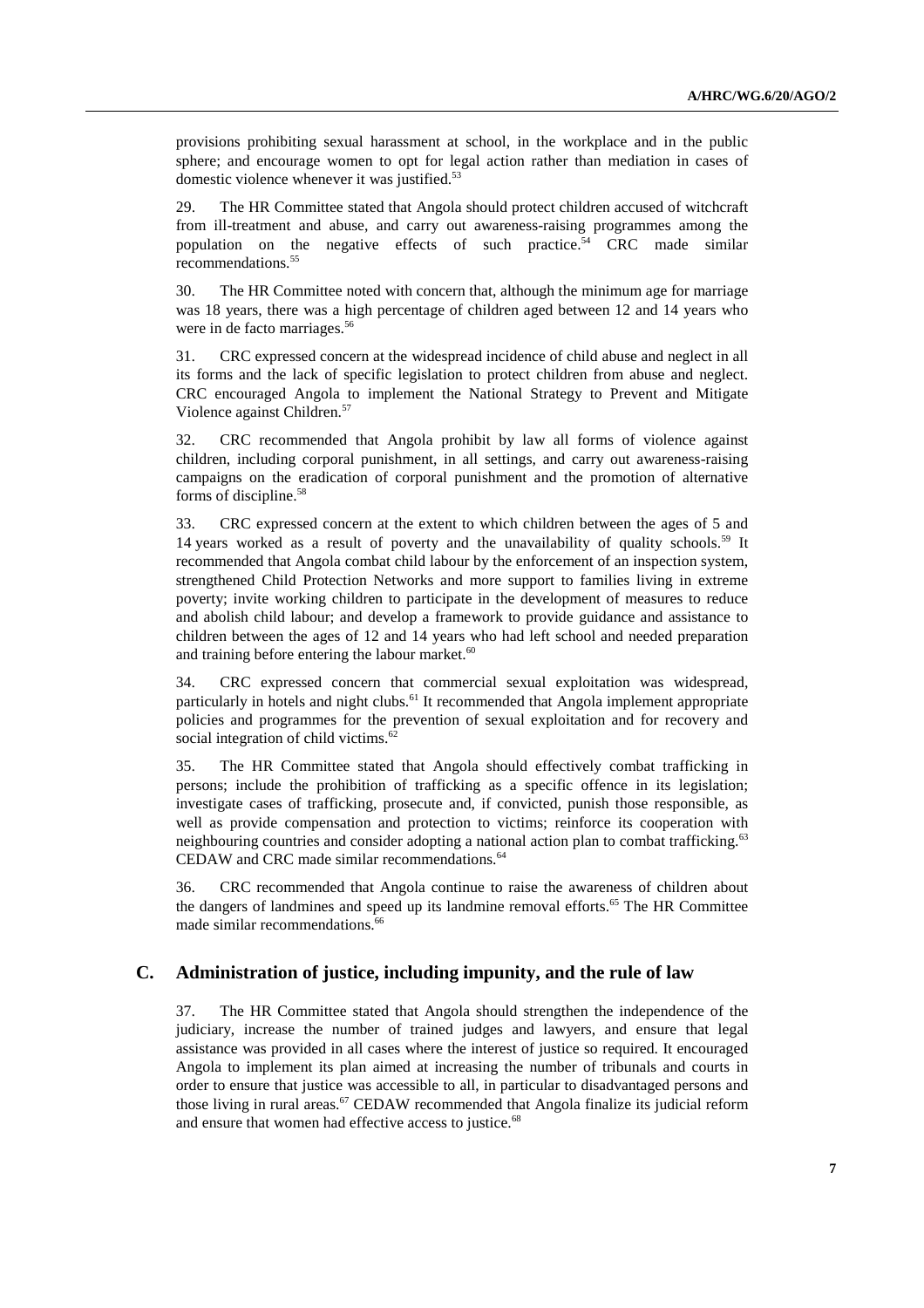38. The HR Committee stated that Angola should raise awareness about ICCPR and ICCPR-OP 1 among judges, lawyers and prosecutors in order to ensure that those instruments were taken into account by domestic courts.<sup>69</sup> CEDAW made similar recommendations regarding its Convention.<sup>70</sup> CRC recommended strengthening the provision of training of all professional groups working for and with children.<sup>71</sup>

39. The High Commissioner for Human Rights stated that access to justice was a problem at many levels and that the benefits of the new Constitutional Court were not yet being fully realized, with too few key cases being brought to stimulate further beneficial change to the country's laws and supporting institutions.<sup>72</sup>

40. The HR Committee was concerned about information concerning arbitrary arrests and detentions, incommunicado detention and detention in military custody by the police or security forces. It stated that Angola should investigate cases of arbitrary detention, in particular those regarding sympathizers of the Front for the Liberation of Cabinda and human rights activists accused of alleged crimes against the security of the State, and take measures to ensure that detained persons enjoyed all legal guarantees.<sup>73</sup>

41. The HR Committee stated that Angola should improve detention conditions. In particular, it should reduce the high percentage of overcrowding, including by using alternatives to detention; guarantee the principle of separation of minors and adults in detention facilities; and facilitate complaints by detainees regarding detention conditions or ill-treatment and investigate and sanction those responsible.<sup>74</sup>

42. CRC recommended that Angola improve the juvenile justice system, including through the establishment of courts for children in conflict with the law; consider establishing specialized procedural rules to ensure that all juvenile justice guarantees were respected; ensure that children, including those aged between 16 and 18 years, benefited from the protection of specific provisions for children in conflict with the law; ensure that children were held in detention only as a last resort, for as short a time as possible, and separately from adults in both pretrial detention and after being sentenced, and provide children deprived in any form of their liberty the right to a review of the decision of placement; and ensure that children were not ill-treated by police officers when in custody.75

#### **D. Right to privacy, marriage and family life**

43. The High Commissioner for Human Rights expressed concern that millions of Angolans, including 68 per cent of children under the age of 5 years, had not been registered. That had enormous ramifications for their future ability to play a full role in society, receive benefits and find employment and could potentially lead to problems of statelessness.76

44. The HR Committee stated that Angola should finalize the adoption of the new decree on free birth registration for all children and adults, improve the registration system, and conduct awareness-raising campaigns on birth registration procedures within communities.<sup>77</sup> CRC made similar recommendations.<sup>78</sup>

45. CRC recommended that Angola expand its efforts to help families invigorate parentchild relationships by increasing financial, economic, infrastructural and counselling support such as allowances, microcredits, care facilities and parental information and education; and make particular efforts for single-parent families, particularly families headed by young mothers.<sup>79</sup>

46. CRC recommended that Angola strengthen its deinstitutionalization policy and expand and support the placement of children in extended and foster families; and monitor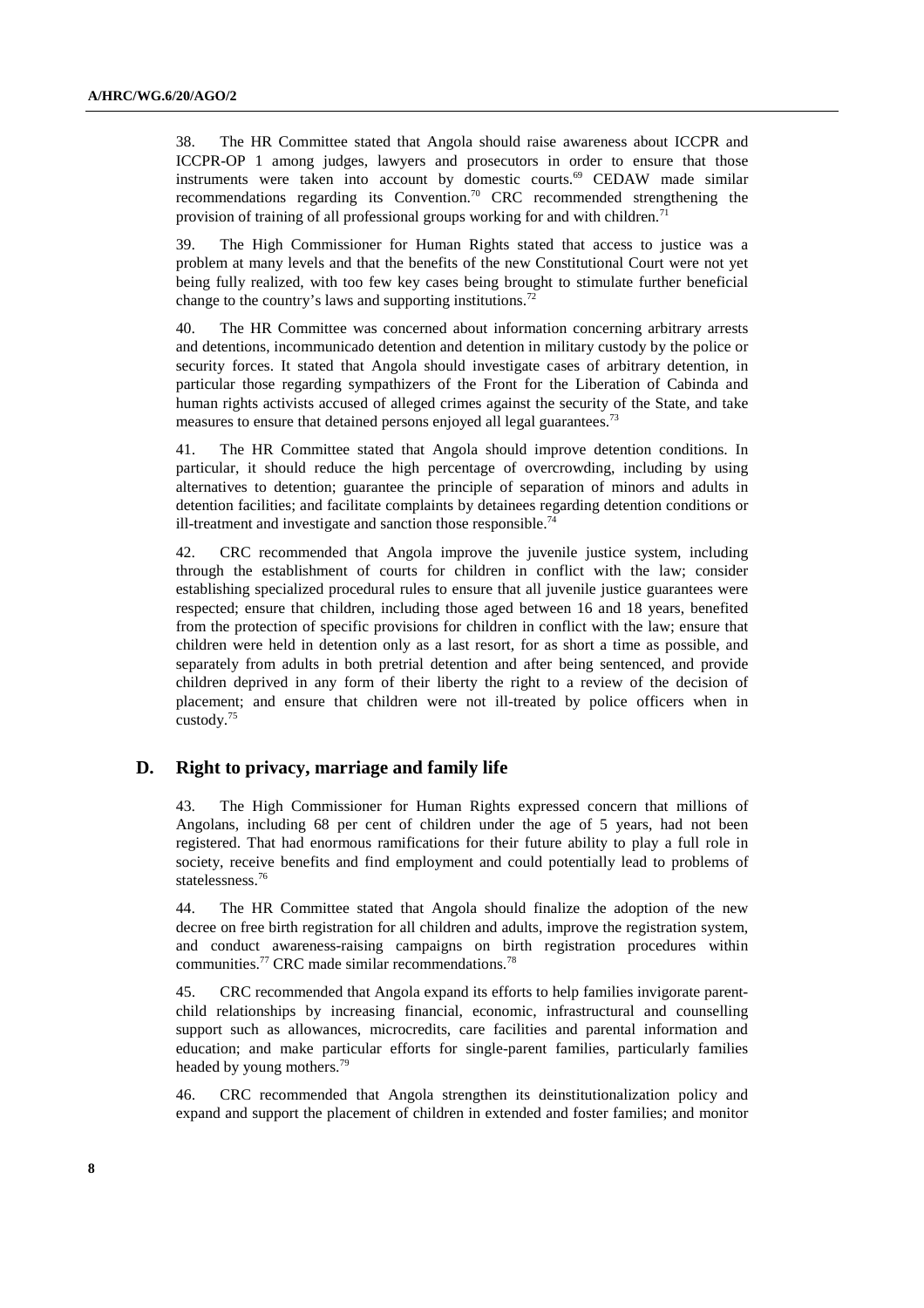all care arrangements for children, particularly the placement of children in institutions, as long as those facilities continued to exist.<sup>80</sup>

47. CRC noted that the complexities of the adoption regulations impeded and discouraged their use by parents who were willing to adopt. It recommended that Angola simplify the adoption regulations in order to facilitate the use of the procedure by the general public.<sup>81</sup>

## **E. Freedom of religion or belief, expression, association and peaceful assembly, and right to participate in public and political life**

48. The HR Committee expressed concern at the existence in national legislation of offences which might constitute obstacles to the exercise of freedom of expression. It stated that Angola should amend its legislation to protect freedom of expression, including freedom of the press. $82$ 

49. The High Commissioner for Human Rights stated that efforts were needed to lift restrictions on and broaden the reach of independent media, especially radio and television, and to increase the access of different points of view to the State-run media. A free pluralistic media was an essential component of a multiparty democracy.83

50. The High Commissioner stated that a strong civil society was vital to a thriving democracy, and civil society organizations clearly felt vulnerable and therefore constrained in Angola. She urged the Government to engage in more constructive dialogue with civil society.<sup>84</sup>

51. The HR Committee stated that Angola should amend its legislation to remove restrictions on the establishment and registration of associations, encourage their activities, collaborate with them and protect non-governmental organizations and ensure the protection of their members from reprisals.<sup>85</sup>

52. The HR Committee was particularly concerned about threats, intimidation and harassment by security or police forces of journalists, human rights defenders and protesters during political rallies or demonstrations in Luanda. Angola should ensure the enjoyment by all of the freedom of peaceful assembly and protect journalists, human rights defenders and protesters from harassment, intimidation and violence, investigate relevant cases and prosecute those responsible.<sup>86</sup>

53. In 2011, several special procedures mandate holders sent a communication regarding alleged restrictions to the rights to freedom of peaceful assembly and alleged excessive use of force during demonstrations.87

54. In 2014, the Special Rapporteur on the situation of human rights defenders thanked the Government for its replies to two communications. She reiterated her concerns regarding alleged restrictions on the right to freedom of peaceful assembly in Angola, including the authorities' excessive use of force against protesters involved in peaceful demonstrations. She also expressed concern regarding reports of arrests and arbitrary detention of protesters and their lack of access to lawyers while in detention.<sup>8</sup>

55. CEDAW recommended that Angola ensure that women and men had equal access to all areas of political and public life, implement awareness-raising activities about the importance of women's participation in decision-making and develop targeted training and mentoring programmes on leadership and negotiation skills for women in the public sector.<sup>89</sup> The HR Committee made similar recommendations.<sup>90</sup>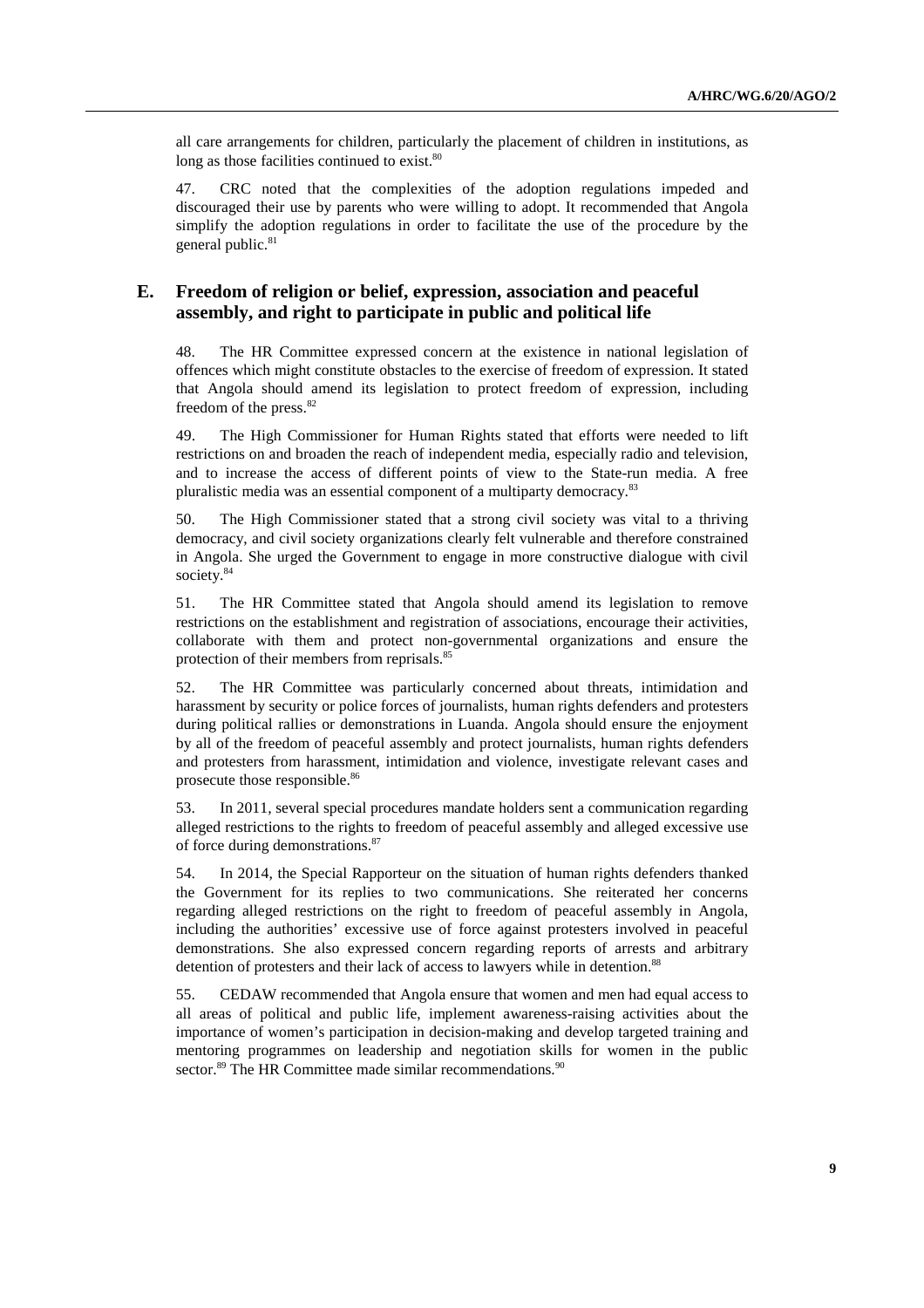## **F. Right to work and to just and favourable conditions of work**

56. CEDAW expressed concern about the persistent discrimination against women in the labour market, the low level of women in formal employment, the concentration of women in the informal sector, where they had no legal protection, social security or other benefits, and the lack of nationwide microcredit programmes.<sup>91</sup> It recommended that Angola reduce the wage gap between women and men, provide a regulatory framework for the informal sector with a view to providing women with access to social security and other benefits, and expand women's access to microfinance and microcredit at low interest rates so as to enable them to engage in income-generating activities and to start their own businesses.<sup>92</sup>

57. CRC noted that vocational training was available for persons from 14 years of age who had at least six years of primary schooling. However, since mandatory schooling ended at 12 years of age, children between the ages of 12 and 14 years did not receive adequate guidance and vocational training in the transition to employment.<sup>93</sup>

58. CRC encouraged Angola to enable the National Council for Children to advise State departments cooperating with industry and trade to develop guidelines to ensure that corporate business respected the rights of the child and protected children. Furthermore, CRC encouraged Angola to include clauses on the rights of the child in business agreements, investment treaties and other foreign investment agreements with multinational corporations and foreign governments.<sup>94</sup>

#### **G. Right to social security and to an adequate standard of living**

59. CRC took note of the Government's various efforts to reduce poverty, including a massive increase in the budget on social security, but remained deeply concerned at the very high rates of poverty and extreme poverty. It was particularly concerned at the immense social inequality.<sup>95</sup> CRC recommended that Angola strengthen its efforts to use the wealth of the country to improve the socioeconomic living conditions of the majority of the population and guarantee an adequate standard of living for all children.<sup>96</sup>

60. CEDAW welcomed the adoption in 2012 of the national programme to support rural women and of the National Strategy for Combating Poverty, while remaining deeply concerned about the widespread poverty among rural women and the limited impact of economic growth on women's development.<sup>97</sup> It recommended that Angola pay special attention to the needs of women to ensure that they had access to health, education, clean water, sanitation and income-generating activities, and integrate a gender perspective into the National Strategy and ensure its effective implementation.<sup>98</sup>

61. In 2013, the Special Rapporteur on adequate housing sent a communication concerning information received that on 1, 2, 4 and 5 February 2013, thousands of families from the Maiombe neighbourhood of Cacuaco municipality, in the capital, Luanda, had allegedly been forcibly evicted by government officials and private security forces, and their houses demolished. Allegedly, some individuals had been beaten, at least six people had been arrested while attempting to resist the demolitions, and hundreds of families who remained in the ruins of their homes after the demolitions were at risk of being forcibly evicted.<sup>99</sup> In a reply, the Government of Angola stated that the families concerned had been included in a resettlement programme.<sup>100</sup>

62. The High Commissioner for Human Rights stated that, while she recognized that the Government must free up land to carry out construction projects necessary for the further development of a modern, prosperous economy, people should never be evicted and their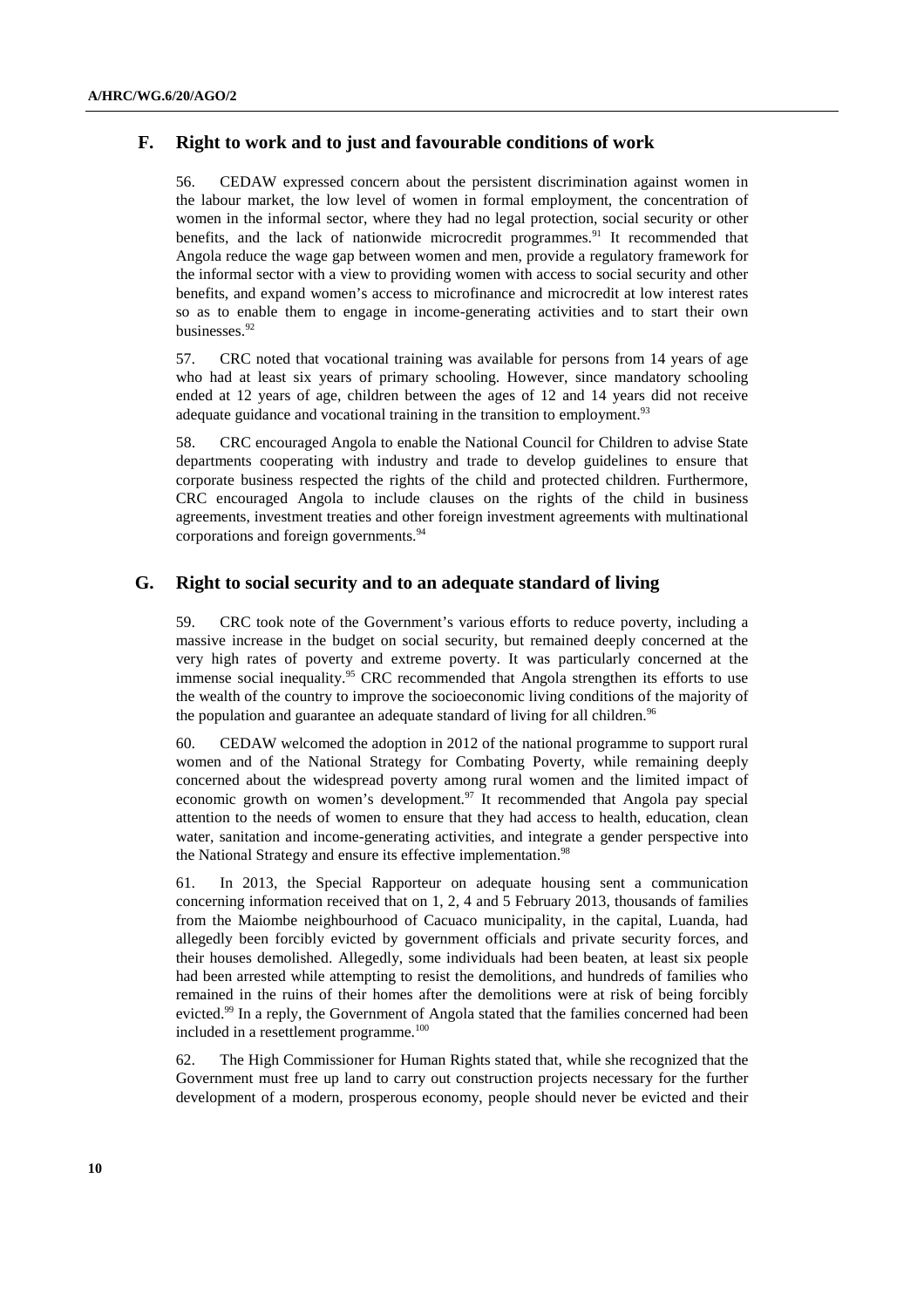housing bulldozed without prior consultation, adequate compensation and alternative housing being made available. $101$ 

63. CRC urged Angola to take steps to prevent corruption, including by strengthening control over public expenditure.<sup>102</sup> The HR Committee made similar recommendations.<sup>103</sup>

#### **H. Right to health**

64. UNCT stated that there was a need to increase and improve access to and the quality of primary health-care services, especially for poor communities and in rural areas.<sup>104</sup>

65. While welcoming the adoption of the 2009 executive plan for primary health care, the 2007–2013 Investment Plan for the Accelerated Reduction of Maternal and Child Mortality and the 2012–2014 National Strategy on HIV/AIDS, CEDAW called upon Angola to: increase access to basic health-care services for women and girls and address the obstacles to women's access to health care, including sociocultural norms; increase the funding allocated to health care, and the number of health-care facilities and of trained health-care providers and medical personnel; strengthen the maternal and infant mortality reduction programme, and eliminate the causes of such mortality; widely promote education on sexual and reproductive health and rights; and ensure the effective implementation, monitoring and evaluation of the 2012–2014 National Strategy on HIV/AIDS.<sup>105</sup> CRC made similar recommendations.<sup>106</sup>

66. The HR Committee stated that Angola should review its legislation on abortion and provide for exceptions to the general prohibition of abortion for therapeutic reasons and in cases of pregnancy resulting from rape or incest.<sup>107</sup>

67. CRC expressed concern at the high incidence of early pregnancies, with more than 50 per cent of first pregnancies being in girls under 18 years of age.<sup>108</sup> It recommended that Angola strengthen its efforts to prevent early pregnancies, including through raising awareness on contraceptives.<sup>109</sup>

### **I. Right to education**

68. UNCT stated that the illiteracy rate among women was high, as was the school dropout rate among girls.110 CEDAW recommended that Angola raise awareness about the importance of women's and girl's education; ensure their de facto equal access to all levels of education and retain girls in school; allocate adequate resources to education to increase the number of teachers and improve the quality of teacher training and of school facilities; undertake a revision of educational textbooks to eliminate gender stereotypes; and strengthen adult literacy programmes, especially for women in rural areas.<sup>111</sup>

69. UNESCO stated that Angola should be encouraged to consolidate its achievements with regard to expanding education to disadvantaged areas by according special attention to the rights of girls, especially in nomadic communities.<sup>112</sup>

70. CRC recommended that Angola take steps to ensure universal enrolment in primary school for both boys and girls and to increase attendance of secondary schools; strengthen efforts to prevent children from dropping out of school and reintegrate those who had dropped out; ensure, by constructing new schools and rehabilitating destroyed schools, that there was an adequate number of schools and classrooms and that schools and classrooms had gender-sensitive sanitation facilities; ensure that, following the end of compulsory education at age 12 years, vocational training facilities were available; protect children, in particular girls, against violence and sexual harassment in school; ensure the integration of human rights, in particular the rights of the child, into school curricula at all levels; increase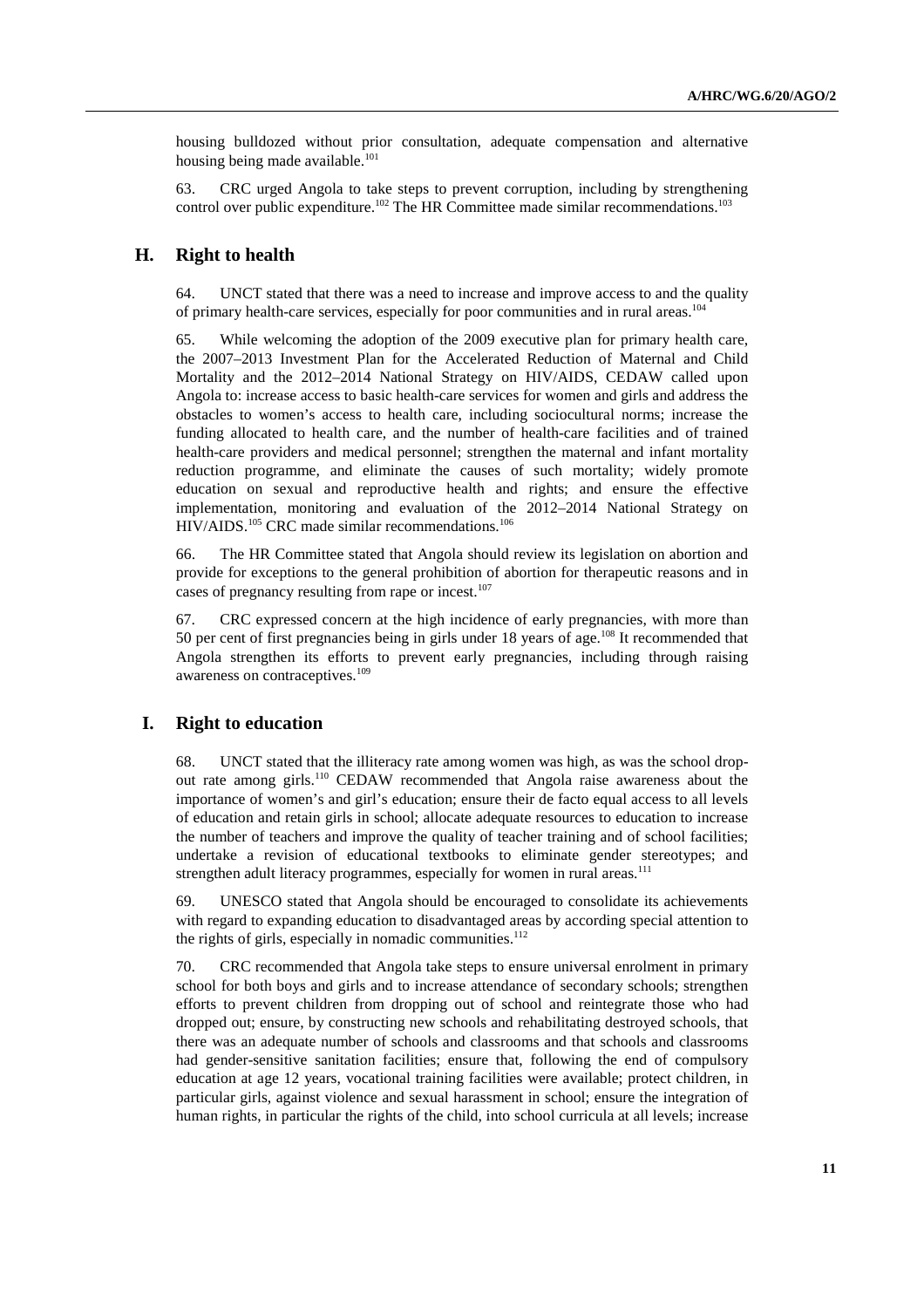budget allocations for education so that plans and strategies could be implemented with adequate personnel and material resources; and raise the awareness of the general public about early childhood education and ensure that early childhood education facilities were also provided with necessary resources so that they were adequately staffed and furnished.<sup>113</sup>

#### **J. Persons with disabilities**

71. The HR Committee recommended that Angola take appropriate measures to protect persons with disabilities from discrimination, including with regard to their electoral rights, and raise public awareness of the rights of persons with disabilities.<sup>114</sup>

72. CRC noted that the Constitution acknowledged the rights of children with physical and mental disabilities to live "full and decent lives" without discrimination based on their disability, and that programmes were carried out to ensure their social inclusion. However, it remained concerned that there was still resistance to their full integration in society, that legislative and policy gaps in the protection of their rights remained and that professional staff working with them might not be adequately trained.<sup>115</sup> CRC recommended that Angola ensure full implementation of, and, if necessary, create additional legislation and policies for, the protection of the rights of children with disabilities, and ensure that appropriate care, protection and inclusive education were provided to those children.<sup>116</sup>

### **K. Migrants, refugees and asylum seekers**

73. In 2012, the Special Rapporteur on the human rights of migrants and the Special Rapporteur on violence against women sent a communication concerning alleged mass deportations of migrants and serious violations of their human rights in the expulsion process. According to the information received, over 7,000 foreign nationals had been expelled in degrading conditions, including sexual violence against women. Allegedly, four persons who had been detained by the Angolan authorities had died from asphyxiation whilst awaiting deportation. $117$ 

74. The HR Committee recommended that Angola guarantee that undocumented migrants were not subjected to ill-treatment or human rights abuses by police or security forces, including during their deportation; ensure that they were protected against refoulement and, if detained, were entitled to bring proceedings before a court; and reestablish its asylum procedures and register asylum seekers.<sup>118</sup>

75. CEDAW urged Angola to protect asylum-seeking, refugee and migrant women from all forms of violence, investigate, prosecute and punish the perpetrators of such acts, and establish mechanisms for redress and rehabilitation; and respect the domestic law and treaties to which it had adhered with regard to the expulsion of migrants, taking into account the vulnerability of migrant women.<sup>119</sup>

76. UNHCR stated that the detention of foreigners was used as a means to deter irregular migrants and future asylum seekers from entering Angola and to dissuade those who had commenced their claims from pursuing them.<sup>120</sup>

77. UNHCR noted that a large number of asylum seekers and many refugees living in Angola remained undocumented. The nationwide registration campaign initiated in 2012 had been suspended for technical reasons.<sup>121</sup>

78. UNHCR stated that documented refugees and asylum seekers often experienced difficulties in accessing public services and employment because of the poor quality of the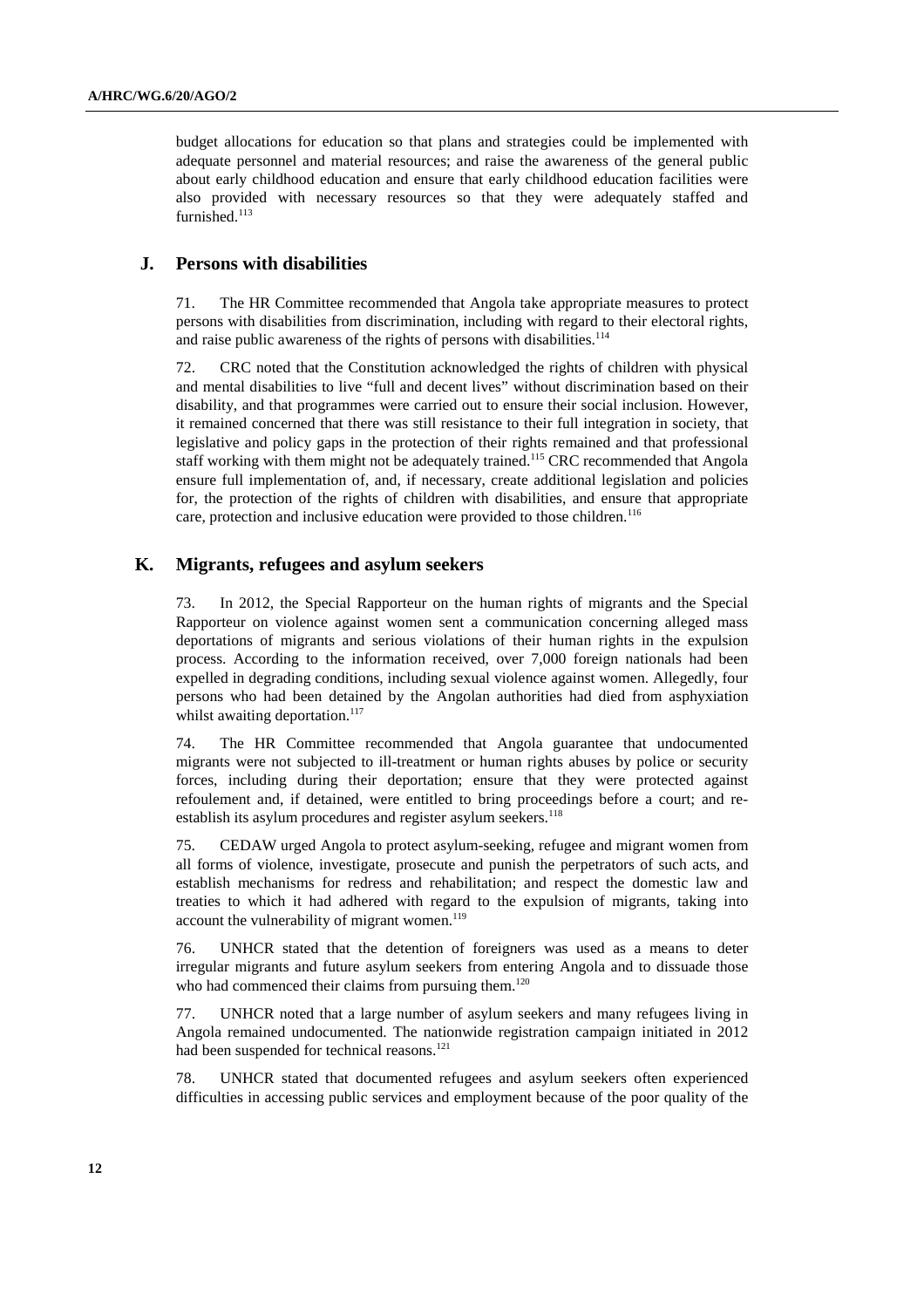documentation they received, which also enabled falsification of refugee cards and asylum seeker certificates.<sup>122</sup>

79. UNHCR expressed concern at the fact that refugees and asylum seekers had not been included in Presidential Decree 80/13 of 5 September 2013, which provided for late birth registration free of charge for nationals. Further, pursuant to an administrative instruction circulated by the Ministry of Justice in May 2011, the issuance of birth certificates to children born of foreigners, including refugee children, had been suspended until the approval of the new nationality law. As a result, a large number of refugees and asylum seekers had been unable to register their children and obtain birth registration documents.123

80. CRC noted with concern reports of the deportation of more than 30,000 children, amongst whom were unaccompanied children, including children below the age of five, some of whom had reportedly been suffering from malnutrition.<sup>124</sup> CRC recommended that Angola conduct inquiries into the alleged deportations and prosecute alleged perpetrators of abuses against those children.<sup>125</sup>

81. The High Commissioner for Human Rights stated that the Government had a right to deport irregular migrants, but must do so humanely and in full compliance with international human rights laws and standards. The need to tackle human rights violations against migrants on Angolan territory was the responsibility of the Government alone. The High Commissioner has called for a full and transparent cross-border investigation into allegations of human rights violations against migrants on Angolan territory.<sup>126</sup>

## **L. Right to development, and environmental issues**

82. CRC recommended that Angola issue appropriate policies and regulations with regard to the activities of the corporate business sector, whether privately or State-owned, especially the oil and diamond industries, requiring companies to operate in a socially and environmentally responsible manner.<sup>127</sup>

#### *Notes*

<sup>1</sup> Unless indicated otherwise, the status of ratification of instruments listed in the table may be found on the official website of the United Nations Treaty Collection database, Office of Legal Affairs of the United Nations Secretariat, http://treaties.un.org/. Please also refer to the United Nations compilation on Angola from the previous cycle (A/HRC/WG.6/7/AGO/2). 2

|                   | The following abbreviations have been used in the present document:     |
|-------------------|-------------------------------------------------------------------------|
| <b>ICERD</b>      | International Convention on the Elimination of All Forms of Racial      |
|                   | Discrimination                                                          |
| <b>ICESCR</b>     | International Covenant on Economic, Social and Cultural Rights          |
| <b>OP-ICESCR</b>  | <b>Optional Protocol to ICESCR</b>                                      |
| <b>ICCPR</b>      | International Covenant on Civil and Political Rights                    |
| <b>ICCPR-OP1</b>  | <b>Optional Protocol to ICCPR</b>                                       |
| <b>ICCPR-OP 2</b> | Second Optional Protocol to ICCPR, aiming at the abolition of the death |
|                   | penalty                                                                 |
| <b>CEDAW</b>      | Convention on the Elimination of All Forms of Discrimination against    |
|                   | Women                                                                   |
| <b>OP-CEDAW</b>   | <b>Optional Protocol to CEDAW</b>                                       |
| <b>CAT</b>        | Convention against Torture and Other Cruel, Inhuman or Degrading        |
|                   | <b>Treatment or Punishment</b>                                          |
| OP-CAT            | Optional Protocol to CAT                                                |
| CRC               | Convention on the Rights of the Child                                   |
|                   |                                                                         |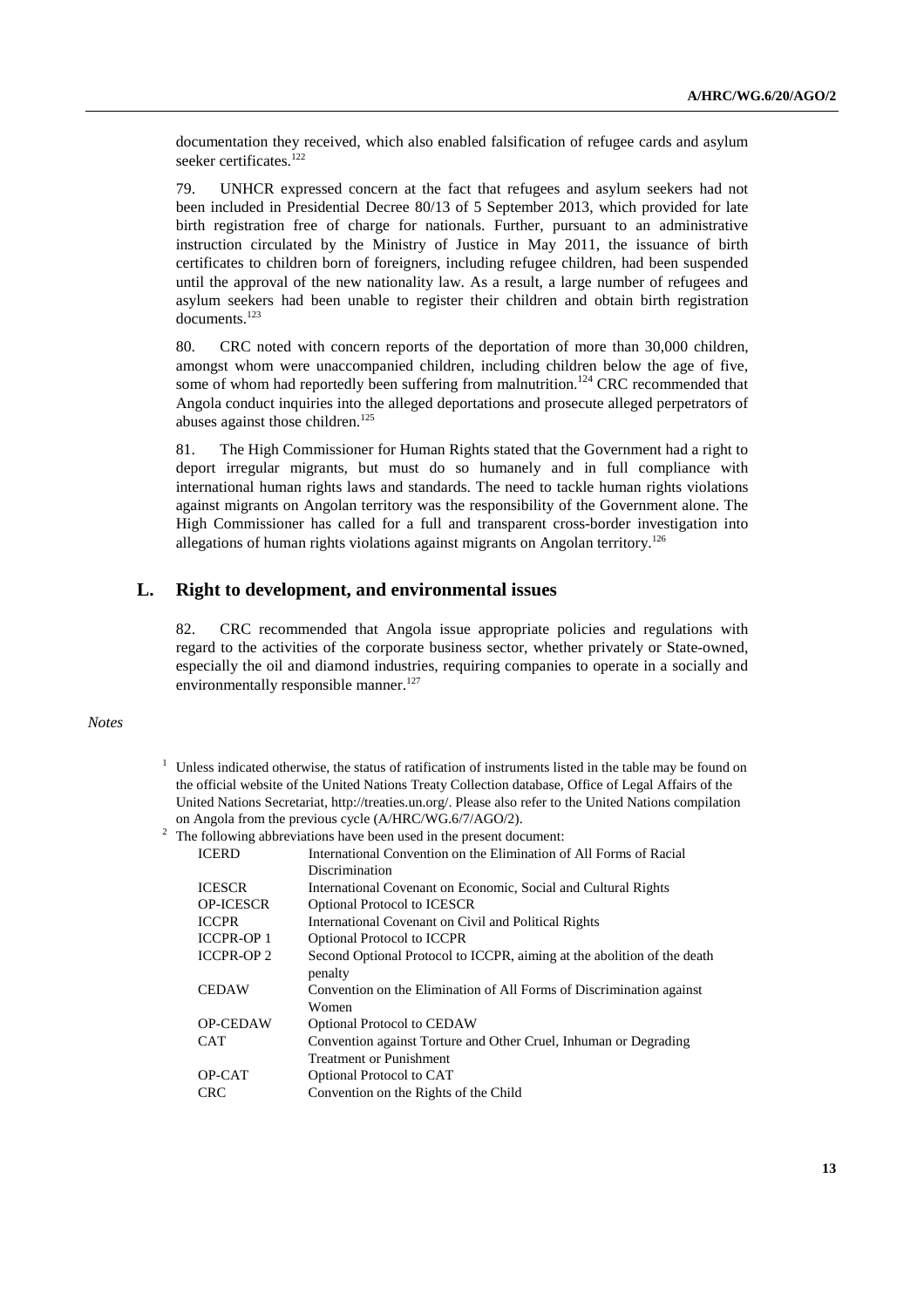| OP-CRC-AC      | Optional Protocol to CRC on the involvement of children in armed conflict      |
|----------------|--------------------------------------------------------------------------------|
| OP-CRC-SC      | Optional Protocol to CRC on the sale of children, child prostitution and child |
|                | pornography                                                                    |
| OP-CRC-IC      | Optional Protocol to CRC on a communications procedure                         |
| <b>ICRMW</b>   | International Convention on the Protection of the Rights of All Migrant        |
|                | Workers and Members of Their Families                                          |
| <b>CRPD</b>    | Convention on the Rights of Persons with Disabilities                          |
| <b>OP-CRPD</b> | <b>Optional Protocol to CRPD</b>                                               |
| <b>CPED</b>    | International Convention for the Protection of All Persons from Enforced       |
|                | Disannearance                                                                  |

- Disappearance<br>
<sup>3</sup> Individual complaints: ICCPR-OP 1, art. 1; OP-CEDAW, art. 1; OP-CRPD, art. 1; OP-ICESCR, art. 1; OP-CRC-IC, art. 5; ICERD, art. 14; CAT, art. 22; ICRMW, art. 77; and CPED, art. 31. Inquiry procedure: OP-CEDAW, art. 8; CAT, art. 20; CPED, art. 33; OP-CRPD, art. 6; OP-ICESCR, art. 11; and OP-CRC-IC, art. 13. Inter-State complaints: ICCPR, art. 41; ICRMW, art. 76; CPED, art. 32; CAT, art. 21; OP-ICESCR, art. 10; and OP-CRC-IC, art. 12. Urgent action: CPED, art. 30. 4
- Concluding observations of the Committee on the Elimination of Discrimination against Women (CEDAW/C/AGO/CO/6), para. 45 and Concluding observations of the Committee on the Rights of the Child (CRC/C/AGO/CO/2-4), para. 76.
- $5$  CRC/C/AGO/CO/2-4, para. 44.
- 6 CEDAW/C/AGO/CO/6, para. 22 (e).
- 7 Office of the United Nations High Commissioner for Refugees (UNHCR) submission to UPR on Angola, p. 2. 8
- Ibid., p. 3.
- 9 Ibid., p. 7.
- <sup>10</sup> United Nations country team (UNCT) submission to UPR on Angola, para. 2.
- <sup>11</sup> Geneva Convention for the Amelioration of the Condition of the Wounded and Sick in Armed Forces in the Field (First Convention); Geneva Convention for the Amelioration of the Condition of Wounded, Sick and Shipwrecked Members of Armed Forces at Sea (Second Convention); Geneva Convention relative to the Treatment of Prisoners of War (Third Convention); Geneva Convention relative to the Protection of Civilian Persons in Time of War (Fourth Convention); Protocol Additional to the Geneva Conventions of 12 August 1949, and relating to the Protection of Victims of International Armed Conflicts (Protocol I). For the official status of ratifications, see Federal Department of Foreign Affairs of Switzerland, at
	-
- www.eda.admin.ch/eda/fr/home/topics/intla/intrea/chdep/warvic.html. 12 International Labour Organization Convention No. 29 concerning Forced or Compulsory Labour; Convention No. 105 concerning the Abolition of Forced Labour; Convention No. 87 concerning Freedom of Association and Protection of the Right to Organise; Convention No. 98 concerning the Application of the Principles of the Right to Organise and to Bargain Collectively; Convention No. 100 concerning Equal Remuneration for Men and Women Workers for Work of Equal Value; Convention No. 111 concerning Discrimination in Respect of Employment and Occupation; Convention No. 138 concerning Minimum Age for Admission to Employment; Convention No. 182 concerning the Prohibition and Immediate Action for the Elimination of the Worst Forms of Child Labour.<br>
<sup>13</sup> 1951 Convention relating to the Status of Refugees and its 1967 Protocol.<br>
<sup>14</sup> Protocol.<br>
<sup>14</sup> Protocol.
- 
- 14 Protocol to Prevent, Suppress and Punish Trafficking in Persons, Especially Women and Children,
- supplementing the United Nations Convention against Transnational Organized Crime. 15 1954 Convention relating to the Status of Stateless Persons, and 1961 Convention on the Reduction of Statelessness. 16 International Labour Organization Convention No. 169 concerning Indigenous and Tribal Peoples in
- 
- Independent Countries and Convention No. 189 concerning Decent Work for Domestic Workers.<br><sup>17</sup> Protocol Additional to the Geneva Conventions of 12 August 1949, and relating to the Protection of Victims of Non-International
- <sup>18</sup> Protocol Additional to the Geneva Conventions of 12 August 1949, and relating to the Adoption of an Additional Distinctive Emblem (Protocol III).<br><sup>19</sup> United Nations Educational, Scientific and Cultural Organization (UNESCO) submission to UPR on
- Angola, paras. 9 and 43.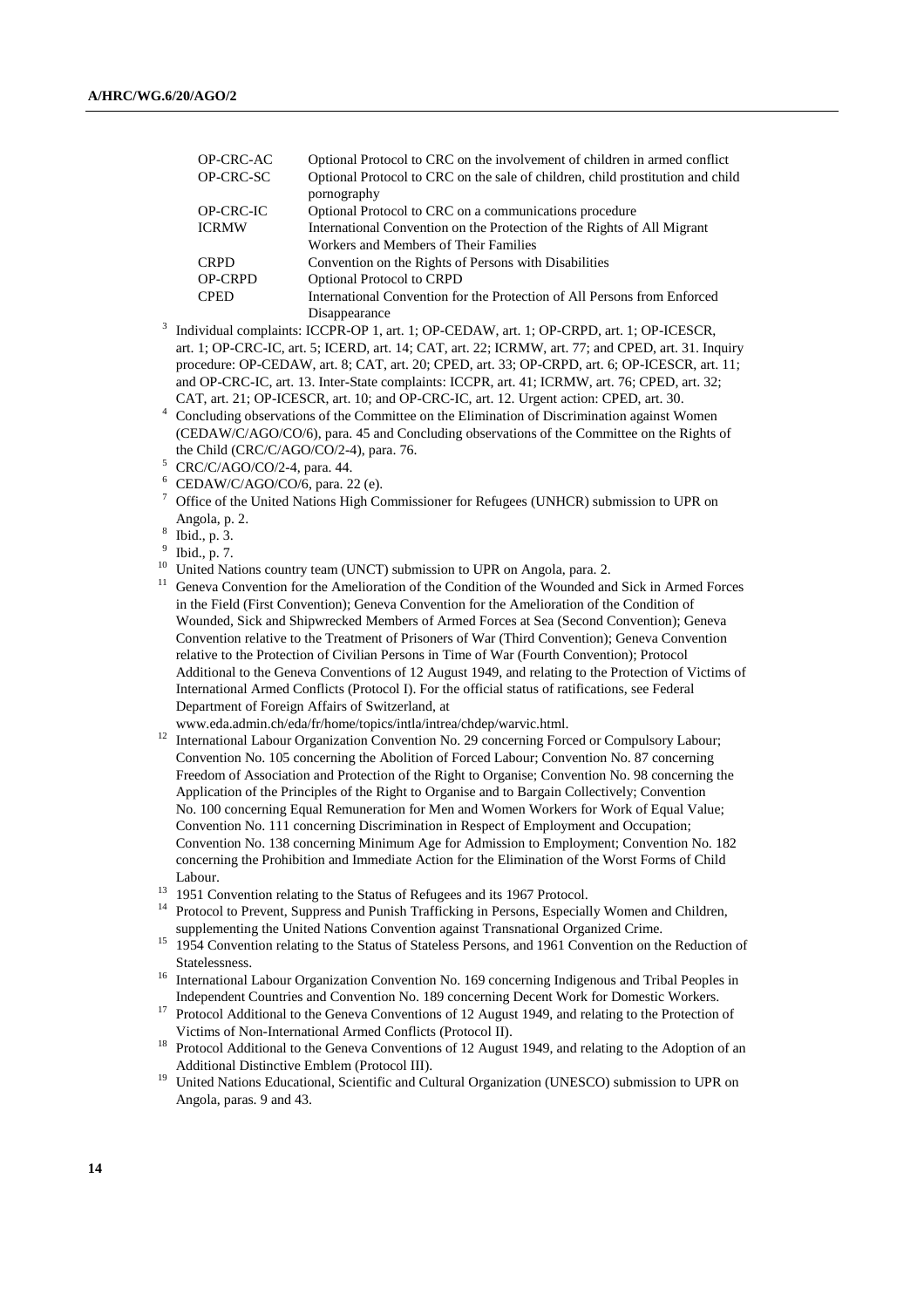- 20 CEDAW/C/AGO/CO/6, para. 4.
- 21 Ibid., para. 12.
- $22$  CRC/C/AGO/CO/2-4, para. 9.
- 23 Ibid., para. 31.
- $24$  Ibid., para. 33.
- <sup>25</sup> Opening remarks by United Nations High Commissioner for Human Rights, Navi Pillay, at a press conference during her mission to Angola, 24 April 2013 (High Commissioner's statement). Available from www.ohchr.org/EN/NewsEvents/Pages/DisplayNews.aspx?NewsID=13262&LangID=E (accessed 17 June 2014). 26 UNESCO submission to UPR on Angola, para. 47.
- 
- <sup>27</sup> UNHCR submission to UPR on Angola, p. 3. UNHCR made recommendations (pp. 3–4).
- <sup>28</sup> Concluding observations of the Human Rights Committee (CCPR/C/AGO/CO/1), para. 12.
- 29 High Commissioner's statement.
- 30 CCPR/C/AGO/CO/1, para. 7.
- <sup>31</sup> CRC/C/AGO/CO/2-4, para. 15 and CEDAW/C/AGO/CO/6, para. 38.
- 32 CRC/C/AGO/CO/2-4, para. 11.
- 33 Ibid., para. 13.
- 34 Ibid., para. 17.
- 35 CEDAW/C/AGO/CO/6, para. 43.
- <sup>36</sup> The following abbreviations have been used in the present document:
	- CESCR Committee on Economic, Social and Cultural Rights
	- HR Committee Human Rights Committee
	- CEDAW Committee on the Elimination of Discrimination against Women
	-
	- CRC Committee on the Rights of the Child<br>
	CRPD Committee on the Rights of Persons with Disabilities
- CRPD Commit<br>
<sup>37</sup> CRC/C/AGO/CO/2-4, para. 77.<br>
<sup>38</sup> Thid nors <sup>7</sup>
- Ibid., para. 7.
- $39$  CCPR/C/AGO/CO/1, para. 26.
- 40 CCPR/C/AGO/CO/1/Add.1.
- 41 CEDAW/C/AGO/CO/6, para. 46.
- <sup>42</sup> For the titles of special procedures, see www.ohchr.org/EN/HRBodies/SP/Pages/Themes.aspx and www.ohchr.org/EN/HRBodies/SP/Pages/Countries.aspx.
- <sup>43</sup> High Commissioner's statement.
- 44 Ibid.
- 45 UNCT submission to UPR on Angola, para. 10.
- 46 CEDAW/C/AGO/CO/6, para. 18.
- 47 Ibid., para. 16.
- <sup>48</sup> UNCT submission to UPR on Angola, para. 11.
- 49 CRC/C/AGO/CO/2-4, para. 29.
- 50 CCPR/C/AGO/CO/1, para. 14.
- 51 Ibid., para. 15.
- 52 High Commissioner's statement.
- 53 CEDAW/C/AGO/CO/6, para. 20.
- 54 CCPR/C/AGO/CO/1, para. 24.
- 55 CRC/C/AGO/CO/2-4, para. 54.
- 56 CCPR/C/AGO/CO/1, para. 11. See also CRC/C/AGO/CO/2-4, para. 26.
- 57 CRC/C/AGO/CO/2-4, paras. 45–46.
- 58 Ibid., para. 37.
- 59 Ibid., para. 65.
- 60 Ibid., para. 66.
- 61 Ibid., para. 67.
- $62$  Ibid., para. 68.
- 63 CCPR/C/AGO/CO/1, para. 17.
- 64 CEDAW/C/AGO/CO/6, para. 22 and CRC/C/AGO/CO/2-4, para. 70.
- 65 CRC/C/AGO/CO/2-4, para. 62.
- 66 CCPR/C/AGO/CO/1, para. 12.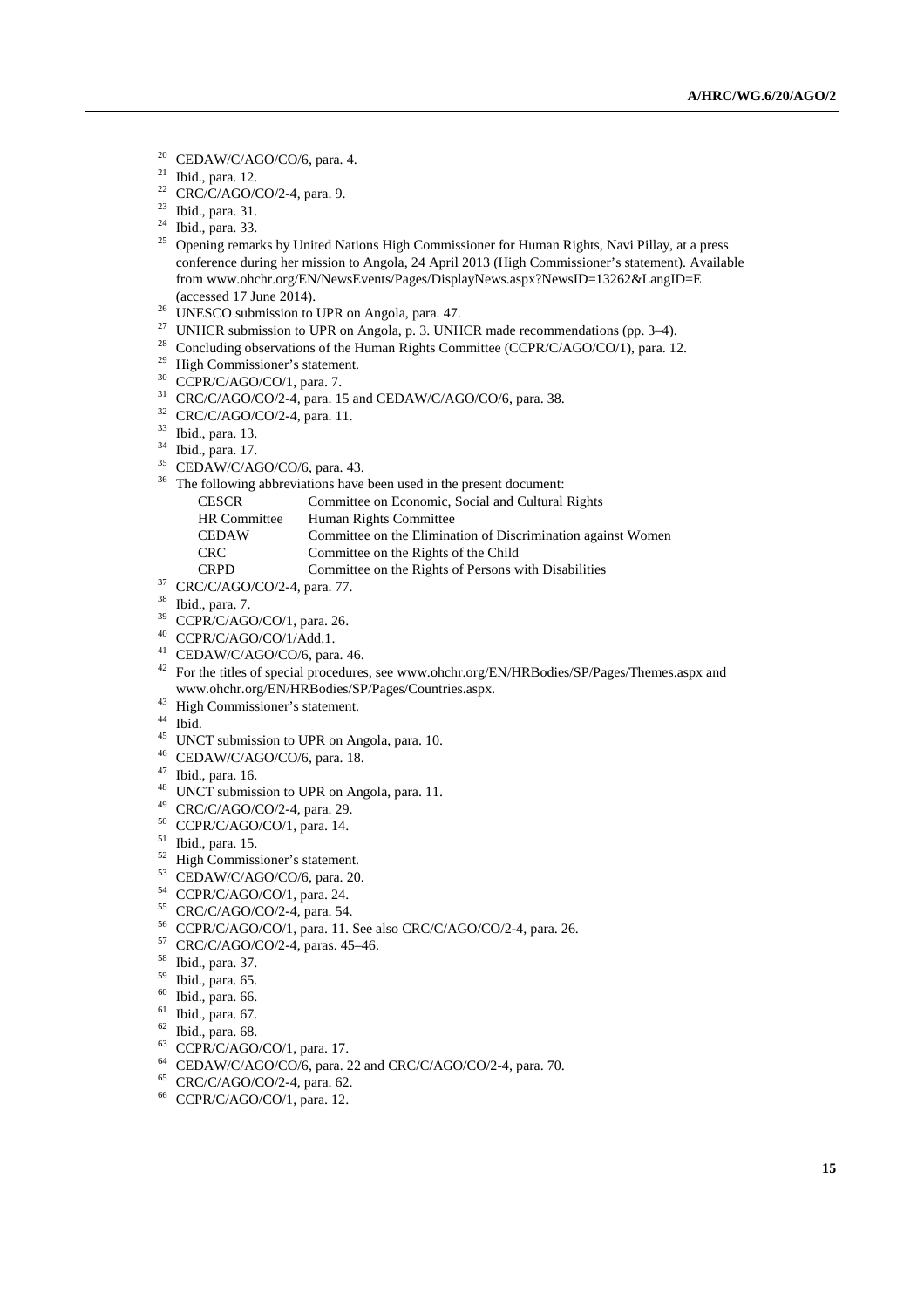- $^{67}$  Ibid., para. 20.
- CEDAW/C/AGO/CO/6, para. 10 (b).
- 69 CCPR/C/AGO/CO/1, para. 5.
- 70 CEDAW/C/AGO/CO/6, para. 8.
- 71 CRC/C/AGO/CO/2-4, para. 21.
- 72 High Commissioner's statement.
- 73 CCPR/C/AGO/CO/1, para. 18.
- 74 Ibid., para. 19.
- 75 CRC/C/AGO/CO/2-4, para. 74.
- 76 High Commissioner's statement.
- $77$  CCPR/C/AGO/CO/1, para. 23.
- 78 CRC/C/AGO/CO/2-4, para. 35. See also UNCT submission to UPR on Angola, paras. 15–26.
- 79 CRC/C/AGO/CO/2-4, para. 40.
- 80 Ibid., para. 42.
- 81 Ibid., paras. 43–44.
- $82$  CCPR/C/AGO/CO/1, para. 21.
- 83 High Commissioner's statement.
- 84 Ibid.
- 85 CCPR/C/AGO/CO/1, para. 22.
- 86 Ibid., para. 21.
- 87 Communications report of Special Procedures: Communications sent, 1 December 2011 to 15 March
- 2012; Replies received, 1 February 2012 to 15 May 2012 (A/HRC/20/30), p. 23. 88 Report of the Special Rapporteur on the situation of human rights defenders: Addendum: Observations on communications transmitted to Governments and replies received (A/HRC/25/55/Add.3), paras. 17–18. 89 CEDAW/C/AGO/CO/6, para. 24.
- 
- 90 CCPR/C/AGO/CO/1, para. 9.
- <sup>91</sup> CEDAW/C/AGO/CO/6, para. 29.
- $^{92}$  Ibid., para. 30.
- CRC/C/AGO/CO/2-4, para. 65.
- 94 Ibid., para. 25.
- 95 Ibid., para. 57.
- 96 Ibid., para. 58.
- 97 CEDAW/C/AGO/CO/6, para. 33.
- $^{98}$  Ibid., para. 34.
- 99 Communications report of Special Procedures: Communications sent, 1 December 2012 to 28 February 2013; Replies received, 1 February to 30 April 2013 (A/HRC/23/51), p. 63. 100 Communications report of Special Procedures: Communications sent, 1 June to 30 November 2013;
- Replies received, 1 August 2013 to 31 January 2014 (A/HRC/25/74), p. 152.<br>
101 High Commissioner's statement.<br>
102 CCPR/C/AGO/CO/2-4, para. 17.<br>
103 CCPR/C/AGO/CO/1, para. 20.<br>
104 UNCT submission to UPR on Angola, para. 1
- 
- 
- 
- 
- 
- 
- 
- 
- 
- 
- 
- 
- 
- 
- 
-